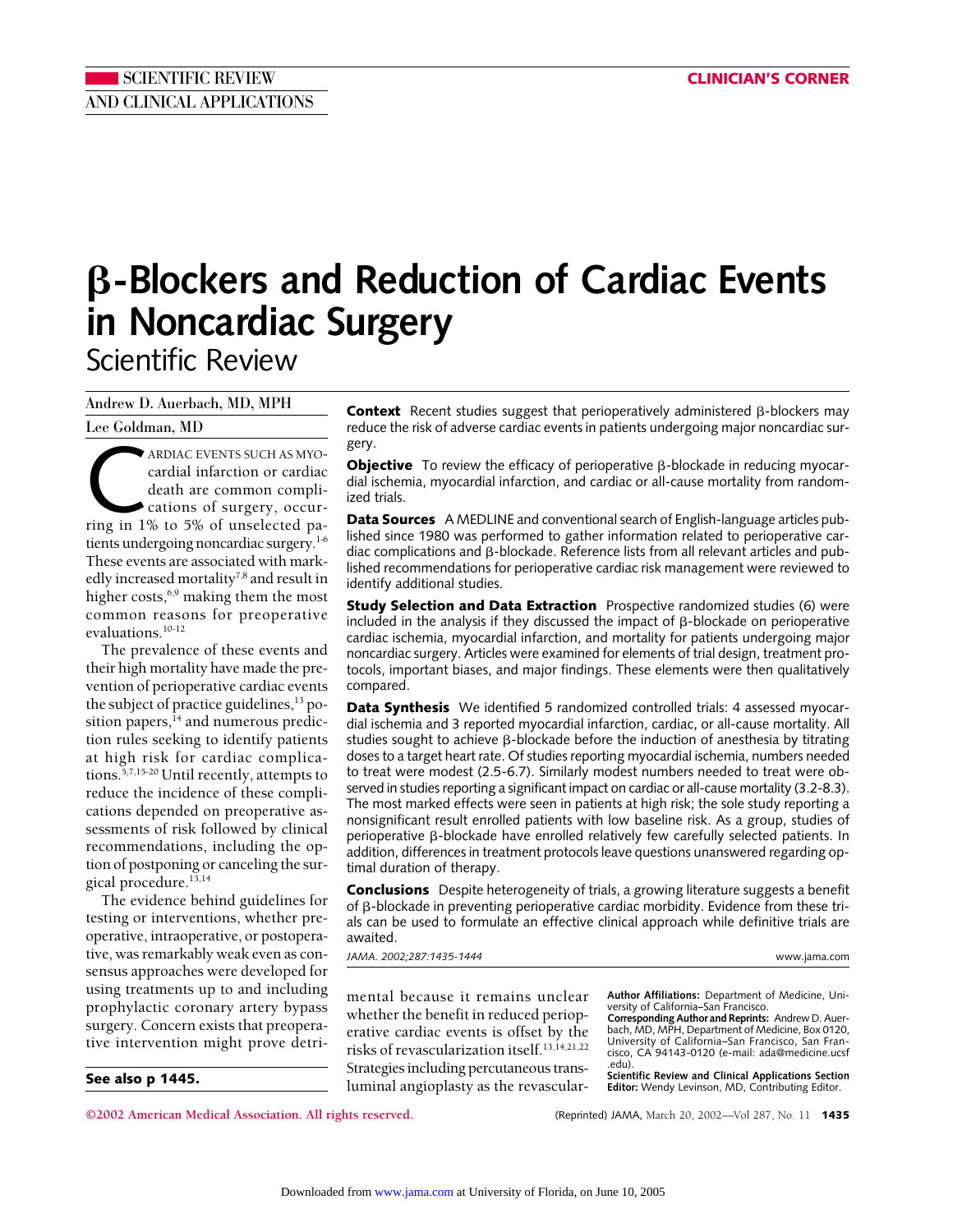ization modality are promising<sup>23</sup>; large prospective trials examining these approaches are under way.

Strong evidence links myocardial ischemia with postoperative cardiac events.24-28 One study found that postoperative ischemia increased the odds of postoperative myocardial events 21 fold.29 As a result, medical strategies to reduce perioperative ischemia have been proposed. Studies using intraoperative calcium channel blockers<sup>30,31</sup> or intravenous nitroglycerin<sup>32,33</sup> provided mixed results. In contrast, small observational studies of  $\beta$ -blocking agents were more promising, with several suggesting that  $\beta$ -adrenoreceptor blockade blunted electrocardiographic signs of ischemia.34-36 Extending this observation, several recent randomized trials have examined the effects of perioperative  $\beta$ -blocker administration on patient outcomes, including perioperative ischemia, myocardial infarction, and mortality. Results of these investigations may describe an important new method of reducing perioperative cardiac risk.

## **Methods**

The details of our literature search methods have been described previously.37 Studies were identified by searching the MEDLINE electronic bibliographic database. The search strategy was performed by using the Medical Subject Heading (MeSH) terms *perioperative care*, *postoperative complications*, *adrenergic antagonists*, *adrenergic* β*-antagonists*, *myocardial ischemia*, *myocardial infarction*, *mortality*, and *heart disease mortality*. In addition, we searched for key title words related to perioperative cardiac complications and adrenergic blockade and combined the results of these searches with MeSH terms. Reference lists from all relevant articles and published recommendations for perioperative cardiac risk management<sup>13,14,38</sup> were reviewed to identify additional studies.

To account for advances in perioperative medical, surgical, and anesthetic technique, we limited our search to investigations published since 1980. To focus on efficacy, we further limited our search to prospective random-

ized trials reporting the impact of -blockade on perioperative cardiac ischemia, myocardial infarction, and mortality.

Because of the recognized difficulties in quality scoring of randomized trials,39,40 we did not score the quality of trials meeting our inclusion criteria. However, the abstraction forms for each trial did include key elements pertaining to trial design, such as blinding, comparability of the intervention and control groups, completeness of followup, and important confounders or biases.

Our search strategy yielded 7 randomized trials of perioperative  $\beta$ -blockade. A randomized trial by Harwood et  $al<sup>41</sup>$  was excluded because both groups received  $\beta$ -blockers (ie, there was no control group). Although data from a study by Wallace et al<sup>26</sup> were derived from the study by Mangano et al, $42$  the study reported effects of  $\beta$ -blockade on different outcomes (ie, myocardial ischemia) and was included as a subset of the same study in our review.

Thus, this review included 6 publications representing 5 trials studying

| Source, y                                                               | <b>Study Population</b><br>and Eligibility                                                                                                                           | <b>B-Blocker Regimen</b>                                                                                                                                                                                    | <b>Target Heart Rate</b>                                                                                                                                                          |
|-------------------------------------------------------------------------|----------------------------------------------------------------------------------------------------------------------------------------------------------------------|-------------------------------------------------------------------------------------------------------------------------------------------------------------------------------------------------------------|-----------------------------------------------------------------------------------------------------------------------------------------------------------------------------------|
| Mangano et al, <sup>42</sup> 1996;<br>Wallace et al, <sup>27</sup> 1998 | 200 Patients undergoing elective<br>noncardiac surgery according to<br>several clinical criteria (see Box 1)                                                         | Atenolol, 5-10 mg intravenously<br>30 min before and after surgery<br>and 50-100 mg/d by mouth<br>throughout the hospital stay<br>(up to 7 days)                                                            | 55-65/min (doses held if rate <55/min<br>or systolic blood pressure <100<br>mm Hg or if there was a defined<br>adverse event)                                                     |
| Poldermans et al. <sup>45</sup> 1999                                    | 112 Patients with positive test results<br>on dobutamine echocardiography<br>and undergoing elective abdominal<br>aortic or infrainguinal arterial<br>reconstruction | Bisoprolol, 5-10 mg/d by mouth<br>begun an average of 37 days<br>preoperatively and continued<br>for 30 days postoperatively                                                                                | Intravenous metoprolol to target heart<br>rate if patient not taking by mouth<br>perioperatively; doses held if heart<br>rate <50/min or systolic blood<br>pressure $<$ 100 mm Hq |
| Raby et al, 37 1999                                                     | 26 Patients with preoperative ischemia<br>by Holter monitor and undergoing<br>aortic aneurysm repair, infrainguinal<br>arterial bypass, or carotid<br>endarterectomy | Esmolol, intravenous for 48 hours<br>postoperatively                                                                                                                                                        | Titrate to heart rate 20% below<br>ischemic threshold but no less<br>than 60/min                                                                                                  |
| Stone et al, <sup>44</sup> 1988                                         | 128 Untreated hypertensive (systolic<br>blood pressure, 160-200 mm Hg;<br>diastolic, 90-100 mm Hg) patients<br>undergoing elective surgery                           | Labetalol, atenolol, oxprenolol; patients<br>randomized to control, labetalol<br>(100 mg by mouth), atenolol (50<br>mg by mouth), or oxprenolol (20<br>mg by mouth) given before<br>induction of anesthesia | None described                                                                                                                                                                    |
| Urban et al. <sup>43</sup> 2000                                         | 120 Patients undergoing elective knee<br>arthroplasty according to the<br>criteria of Mangano et al <sup>42</sup> (Box 1)                                            | Esmolol intravenously within 1 hour<br>after surgery; change to metoprolol<br>the morning of the first<br>postoperative day                                                                                 | $<$ 80/min (esmolol); $<$ 80/min for 48<br>hours postoperatively and then<br>continue dose until discharge<br>(metoprolol)                                                        |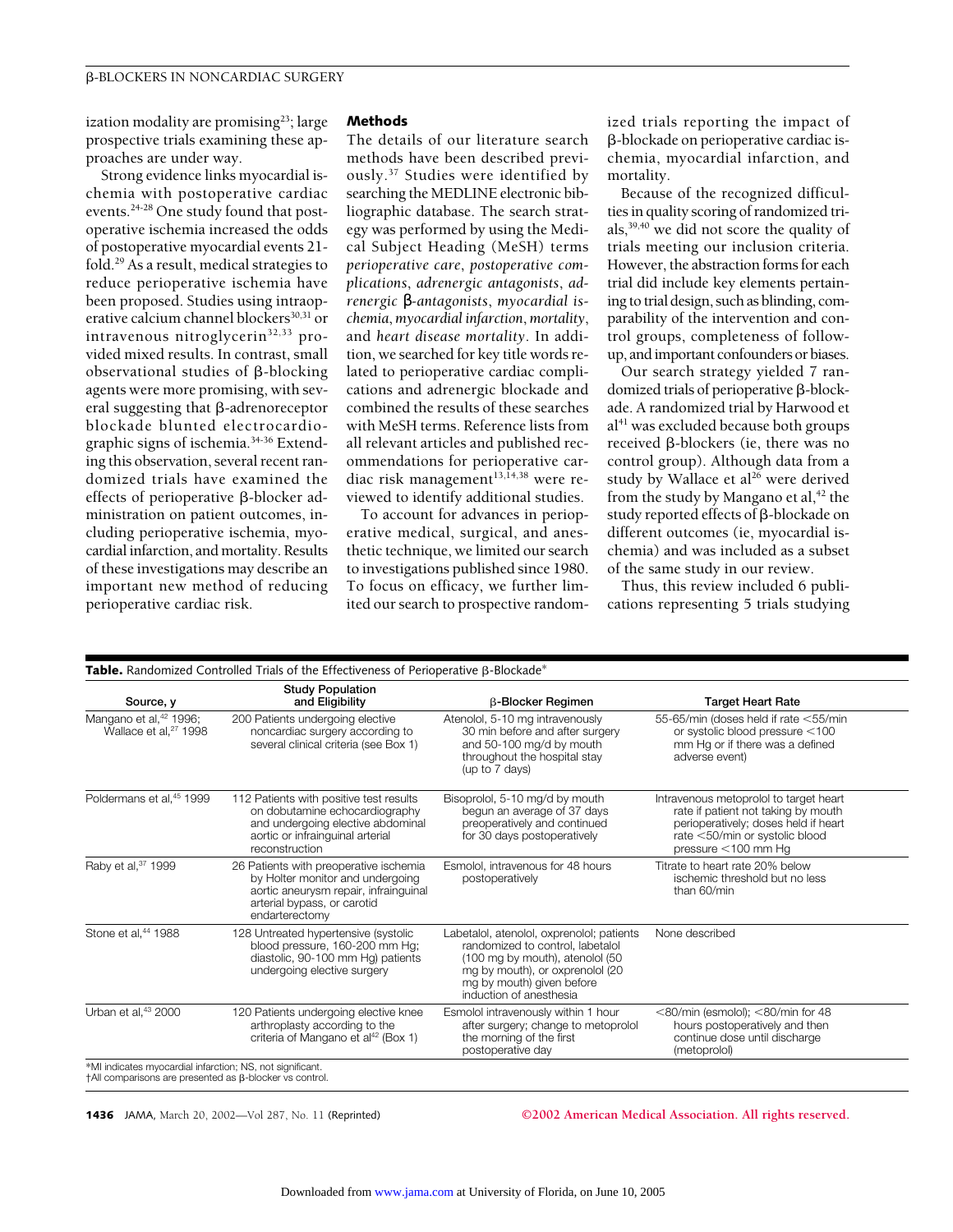the effectiveness of perioperative -blockade in reducing perioperative myocardial ischemia and cardiac or allcause mortality (**TABLE**).

## **Study Interventions and Outcomes**

Although studies used different agents, doses, and dosing schedules, the general approach in each study was similar: administration of a  $\beta$ -blocker before induction of anesthesia, followed by  $\beta$ -blockade throughout the operation and postoperative period. In all but one study, the dose was titrated to a target heart rate, generally 70/min or lower (Table).

The identified studies reported a range of clinical outcomes: 4 included assessment of myocardial ischemia,26,36,43,44 and 3 reported myocardial infarction, pulmonary edema, cardiac death, or all-cause mortality.<sup>42,44,45</sup>

## **Evidence for Effectiveness of -Blockade in Reducing Perioperative Cardiac Events**

Of 4 studies reporting the effect of -blockers on perioperative ischemia, all

but 1 found a statistically significant reduction in ischemia among treated patients. Wallace et al,<sup>26</sup> in a subset analysis of data from Mangano et al,<sup>46</sup> reported less frequent perioperative myocardial ischemia in atenolol-treated patients. Stone et al<sup>43</sup> suggested a similar effect of  $\beta$ -blockade on Holter monitordocumented myocardial ischemia. However, the authors did not report the types of procedures included in their sample, nor did they statistically compare baseline patient characteristics, leaving their conclusions open to debate. Raby et al<sup>36</sup> also found a significant beneficial effect of  $\beta$ -blockade by using a continuous infusion of esmolol in high-risk patients undergoing vascular surgery. Although Urban et al<sup>44</sup> also found a reduction in perioperative ischemia, this difference failed to reach statistical significance. These findings may be explained in part by differences in the cardiac risk of this cohort, who were undergoing elective total knee replacement. In studies finding a statistical difference, rates of ischemia were between 28% and 73% in controls compared with

the 15% rate of ischemia observed in this control group. In addition, the target heart rate of 80/min used in this study was substantially higher than that in other studies, suggesting that inadequate adrenergic blockade may have played a role in their findings.

Of studies reporting cardiac events and cardiac mortality, 2 reported significant improvement in patient outcomes because of  $\beta$ -blockade. In a study of male veterans at risk for coronary disease (**BOX 1**) and undergoing major noncardiac surgery, Mangano et al<sup>42</sup> observed no difference in in-hospital mortality caused by  $\beta$ -blockade. However, they observed a relative reduction in allcause mortality of nearly 55% at 2 years. This difference, which appeared within the first 8 months of follow-up, was ascribed to a marked reduction in cardiac events in the first year of therapy (67% reduction at year 1, 48% at year 2). Patients in the  $\beta$ -blocker group had less coronary disease at study entry, were receiving angiotensin-converting enzyme inhibitors more frequently, and were less likely to have

| <b>Findings (Postoperative</b><br>Ischemia/Other)                                                                                                                                                                                       | Number Needed<br>to Treat                                | <b>Adverse Eventst</b>                                                                                                                                                                                                                | Comments                                                                                                                                    |
|-----------------------------------------------------------------------------------------------------------------------------------------------------------------------------------------------------------------------------------------|----------------------------------------------------------|---------------------------------------------------------------------------------------------------------------------------------------------------------------------------------------------------------------------------------------|---------------------------------------------------------------------------------------------------------------------------------------------|
| No differences in in-hospital cardiac or<br>mortality outcomes. All-cause<br>mortality at 2 years: 9% vs 21%<br>$(P = .02)$ ; cardiac death at 2 years:<br>4% vs 12% ( $P = .03$ ); postoperative<br>ischemia: 24% vs 39% ( $P = .03$ ) | All-cause mortality at<br>2 years, 8.3;<br>ischemia, 6.7 | Intraoperative bradycardia more common<br>with atenolol (38% vs 15%; $P$ < .001)<br>but no difference in need for treatment.<br>No increase in third-degree heart<br>block, hypotension, bronchospasm, or<br>congestive heart failure | Included patients taking<br>$\beta$ -blockers long-term, most<br>of whom (19% vs 8%) were<br>in the $\beta$ -blocker group                  |
| Reduced incidence of perioperative<br>cardiac death and nonfatal MI.<br>Cardiac death: 3.4% vs 17%<br>$(P = .02)$ ; nonfatal MI: 0% vs 17%<br>(P<.001)                                                                                  | Cardiac death or<br>nonfatal MI, 3.2                     | No exacerbations of peripheral vascular<br>disease                                                                                                                                                                                    | Excluded patients taking<br><b>B-blockers long-term</b>                                                                                     |
| Postoperative myocardial ischemia:<br>33% vs 73% (P<.05)                                                                                                                                                                                | 2.5                                                      | No patient had $\beta$ -blocker therapy<br>suspended because of unacceptable<br>adverse events                                                                                                                                        | Physicians prescribe<br>postoperative B-blockers<br>more often in control groups<br>$(82\% \text{ vs } 13\%; P < .05)$                      |
| Postoperative MI: 2/89 (2%) vs<br>11/39 (28%) untreated (P<.001)                                                                                                                                                                        | 3.8                                                      | 21 Patients taking $\beta$ -blockers had<br>bradycardia and half required atropine;<br>no bradycardia in control patients                                                                                                             | Patients had similar baseline<br>characteristics, but these<br>were not statistically<br>compared. No description of<br>surgeries performed |
| Postoperative ischemia: 6% vs 15%<br>(NS); postoperative MI: 2% vs<br>6% (NS)                                                                                                                                                           | Not calculated                                           | None noted                                                                                                                                                                                                                            | Included patients with long-term<br>$\beta$ -blocker use (30% in each<br>treatment arm)                                                     |
|                                                                                                                                                                                                                                         |                                                          |                                                                                                                                                                                                                                       |                                                                                                                                             |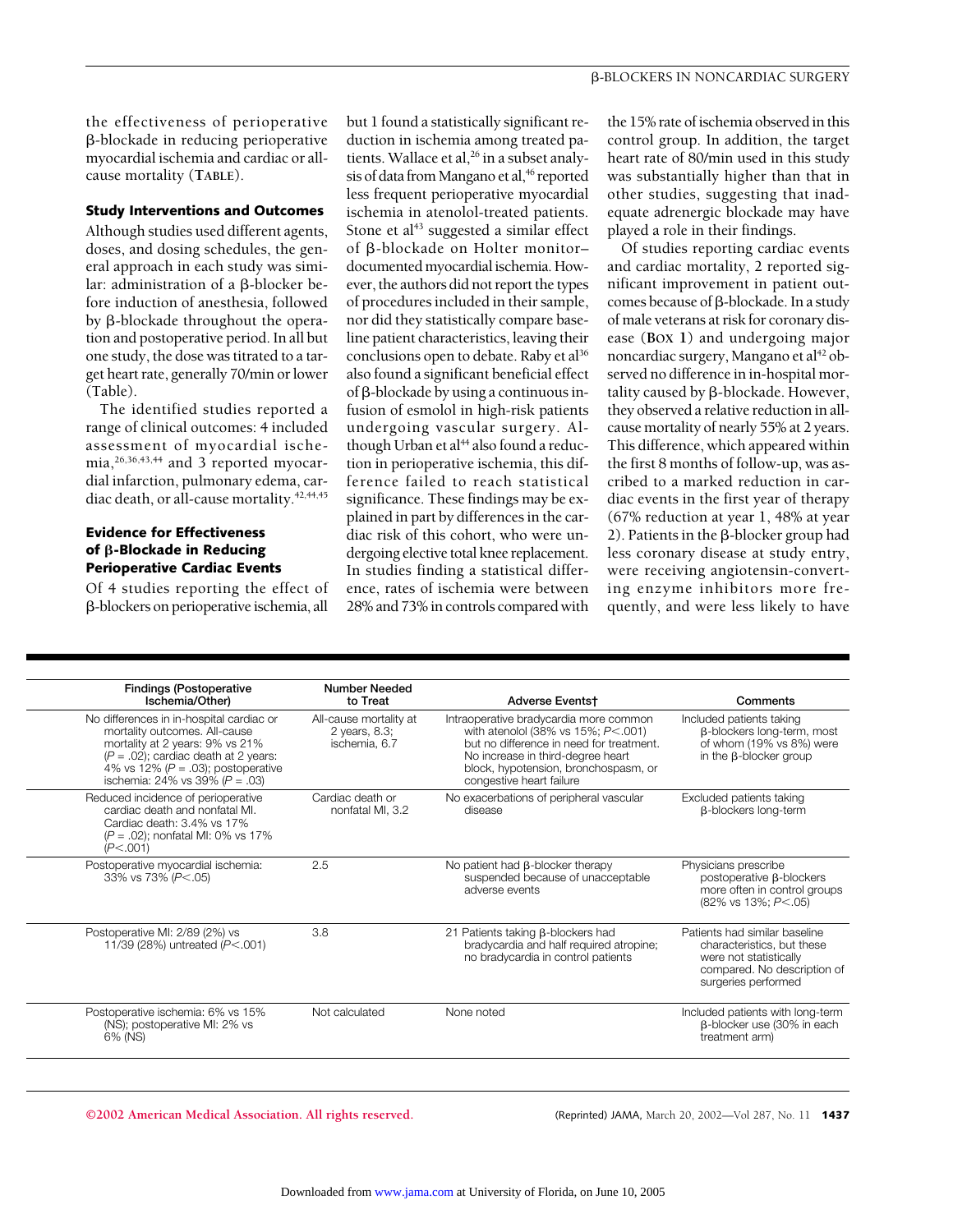#### **Box 1. Eligibility Criteria for Use of Perioperative B-Blockers**

#### **Minor Clinical Criteria (Adapted From Mangano et al42)**

Use  $\beta$ -blockers in patients meeting any 2 of the following criteria: Aged 65 years or older

- Hypertension
- Current smoker

Serum cholesterol concentration at least 240 mg/dL (6.2 mmol/L) Diabetes mellitus not requiring insulin therapy

## **Revised Cardiac Risk Index Criteria5**\*

Use  $\beta$ -blockers in patients meeting any of the following criteria: High-risk surgical procedure, defined as intraperitoneal, intrathoracic, or suprainguinal vascular procedure Ischemic heart disease, defined as the following: History of myocardial infarction History of or current angina Use of sublingual nitroglycerine Positive exercise test results Q waves on electrocardiogram Patients who have undergone percutaneous transluminal coronary angioplasty or coronary artery bypass graft surgery and who have chest pain presumed to be of ischemic origin Cerebrovascular disease, defined as the following: History of transient ischemic attack History of cerebrovascular accident Diabetes mellitus requiring insulin therapy Chronic renal insufficiency, defined as a baseline creatinine level of at least

2.0 mg/dL (177 µmol/L)

\*Suggested by Boersma et al.60 Congestive heart failure is also an element in the Revised Cardiac Risk Index but is not an indication for perioperative  $\beta$ -blockade.

-blocker use discontinued postoperatively, perhaps biasing results in favor of the treatment group.47,48 However, adjustment for these differences in multivariable models did not alter their findings.46Although acknowledging the limitations of their results in terms of generalizability to other patient populations and sites, the authors favored broader use of  $\beta$ -blockade in clinical trials.

Poldermans et al<sup>45</sup> found an even greater benefit of  $\beta$ -blockade among high-risk patients. These investigators enrolled patients who were to undergo vascular surgery and had myocardial ischemia documented by dobutamine echocardiography, with an estimated rate of major perioperative cardiac events of 28%. The entire patient cohort had experienced a 90% reduction in cardiac death or nonfatal myocardial infarction by 30 days. Follow-up care did not

include additional therapy (ie, cardiac catheterization or revascularization), raising concerns that the research algorithm did not realistically reflect clinical practice.<sup>49,50</sup> However, if the true rate of events in  $\beta$ -blocker–treated patients is low (the point estimate from this small study was 3.4%), the risks associated with revascularization $51$  may outweigh any incremental benefit.

In contrast to the previous 2 studies, the study by Urban et al<sup>44</sup> found no significant difference in rates of inhospital myocardial infarction. It is likely that these investigators' ability to detect a difference was limited in part by the relatively small sample size and shorter length of follow-up. This study also included a large proportion of patients (30% in each group) who had been receiving  $\beta$ -blockers preoperatively; such patients were variably excluded from other trials. Patients who

are  $\beta$ -blocker naive may have a different response to perioperative  $\beta$ -blockers, or long-term use of these agents may represent a confounding factor incompletely accounted for in other studies of perioperative  $\beta$ -blockade.

Differences in absolute magnitude of benefit can be ascribed in part to the cardiac risks of the patients enrolled (reflected in event rates in the control groups), with the greatest absolute benefits seen in patients at highest risk. That is, assuming a fixed relative benefit of -blockade, the absolute differences in rates of adverse events will vary according to the baseline risk of the patients treated. For patients at extremely high risk, such as those enrolled by Poldermans et al,<sup>45</sup> the absolute reduction in risk was 30%, resulting in a number needed to treat of slightly more than 3. In contrast, Mangano et al<sup>42</sup> observed an 8% absolute risk reduction, suggesting that 9 patients would require therapy to reduce mortality at 2 years. Although not statistically significant, the 4% absolute reduction in risk (2% in treated patients vs 6% in control patients) observed by Urban et al<sup>44</sup> would result in a much larger number needed to treat, despite an approximately 33% reduction in risk.

## **Adverse Effects of Perioperative B-Blockade**

Stone et al<sup>43</sup> reported high rates of bradycardia (21 of 89 patients) in -blocker–treated patients, half of whom required atropine therapy. Adverse events related to the use of  $\beta$ -blockers in other reviewed studies were similarly infrequent. For example, 38% of -blocker–treated subjects, compared with 15% of control subjects, had bradycardia intraoperatively, but other postoperative adverse events were rare and did not require discontinuation of the medication.42 Similar rates of adverse effects have been noted in studies examining  $\beta$ -blockade in patients undergoing cardiac surgery.<sup>41,52,53</sup> One study examining the use of propranolol in patients undergoing thoracotomy for pneumonectomy suggested that patients receiving this nonselective  $\beta$ -blocker had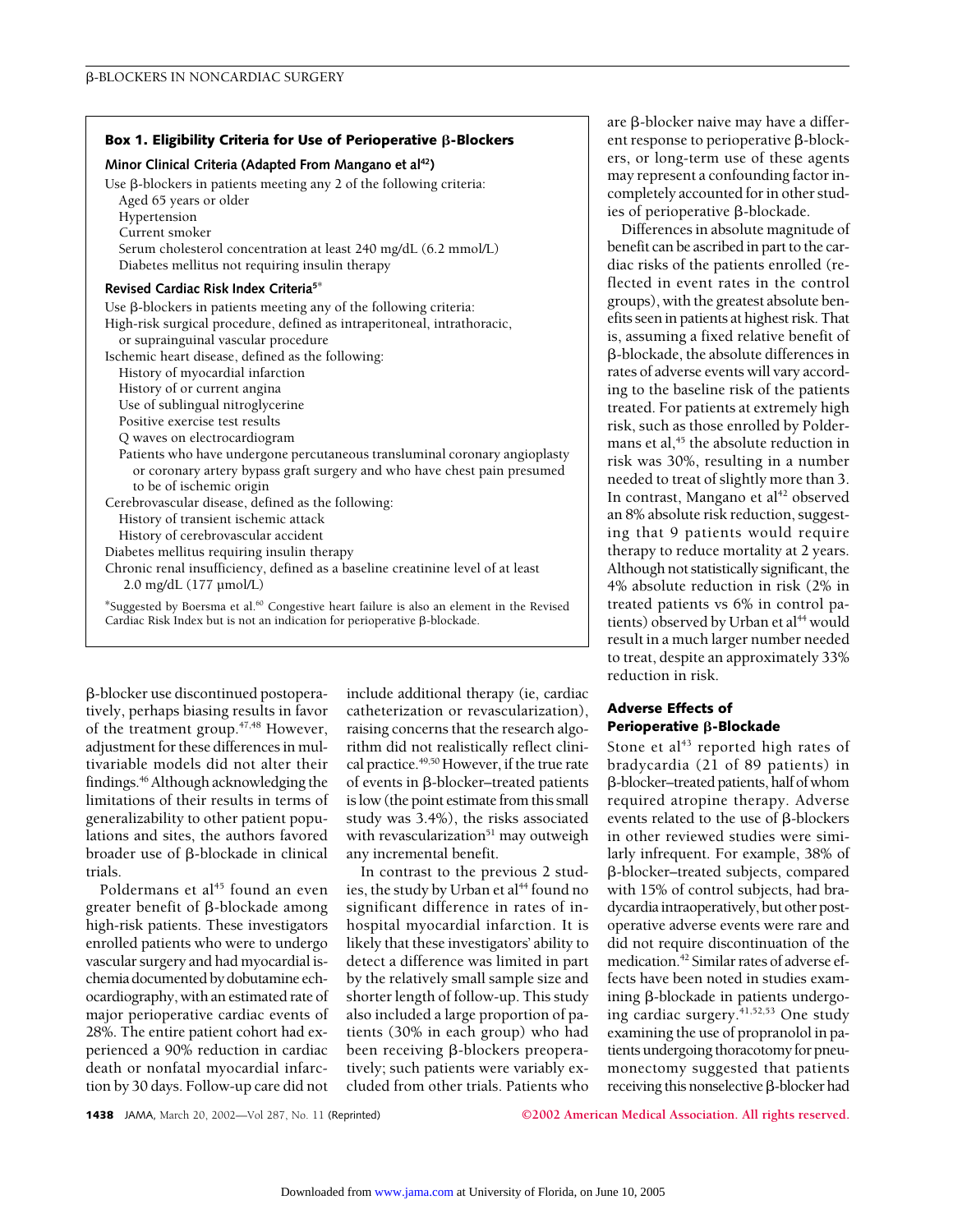more frequent postoperative bradycardia (25% vs 4%; *P*=.018) and hypotension (49% vs 20%; *P*=.003); higher incidence of pulmonary edema (16% vs 8%; *P*=.45) was not statistically significant.54

The use of perioperative  $\beta$ -blockade in patients who had not been receiving -blockers long-term may also pose an additional risk in that withdrawal of -blockers may lead to adrenergic hypersensitivity and possibly worsen outcomes. A recent prospective observational study noted that patients who were not receiving  $\beta$ -blockers long-term but who discontinued perioperative use immediately after surgery had a markedly increased risk for postoperative myocardial infarction.<sup>55</sup> This effect was not observed in randomized trials of  $\beta$ -blockade that used shorter treatment regimens<sup>36,43</sup> and needs to be confirmed by larger studies. Alternatively, confusion about the use of  $\beta$ -blockade or discontinuity in postoperative care may lead to -blockers' being inappropriately discontinued during hospitalization or afterward. Discontinuing  $\beta$ -blocker use in patients who have a longstanding indication for adrenergic blockade may lead to adverse outcomes perioperatively<sup>56</sup> or worsened patient survival.57-59

#### **Clinical Questions**

**Which Patients Should Receive -Blockers Perioperatively?** Studies of  $perioperative \beta-blockade have been per$ formed largely in selected patient populations with a risk of perioperative cardiac events that is higher, on average, than that of the general population of surgical patients. Thus, physicians must seek data from studies that included patients most akin to those they treat in practice. Although it has significant limitations, the study by Mangano et al<sup>46</sup> is the only one to enroll a reasonably broad spectrum of surgical patients. Thus, its criteria may represent a reasonable means of identifying patients who would benefit from  $\beta$ -blockade (Box 1), largely by excluding low-risk patients. This approach has been incorporated into the American College of Physicians guidelines.14

A recent observational study of patients undergoing vascular surgery suggested a clinical approach to the use of -blockade. In this study, adjusted relative risk of postoperative cardiac events among patients receiving  $\beta$ -blockers was 0.3 (95% confidence interval [CI], 0.1-0.7) across strata of the Revised Cardiac Risk Index (Box  $1$ ),<sup>60</sup> an effect size similar to that seen in randomized trials. However, lowest-risk patients who had no Revised Cardiac Risk Index criteria received little benefit in absolute terms from  $\beta$ -blockers, while those at highest risk (3 or more criteria) remained at substantial risk even if treated with B-blockers. As an observational trial, these findings may be subject to confounding factors not accounted for in multivariable analyses and may not be generalizable to other groups.

The effectiveness of  $\beta$ -blockade in patients at high risk because of aortic stenosis or unstable or severe cardiovascular symptoms is unknown. It is likely that patients with severe cardiac symptoms caused by angina pectoris would benefit from  $\beta$ -blockade, but these patients have not been studied directly. The safety and effectiveness of new preoperative  $\beta$ -blockade in patients with a depressed ejection fraction is also unknown, since these patients were not included in randomized trials.  $\beta$ -Blockade has not been studied in patients undergoing regional anesthesia or conscious sedation. In addition, no study to date has directly examined the use of  $\beta$ -blockade in patients who have poor functional status and might otherwise be referred for additional noninvasive testing. $8,13,14,61$  Patients who are at risk because of high-grade conduction system disease have an absolute contraindication to  $\beta$ -blockade and require different management strategies.

The effectiveness of  $\beta$ -blockade in terms of costs or outcomes in patients at low risk is unclear. Results from Boersma et al<sup>60</sup> suggest that  $\beta$ -blockade provides little additional benefit in patients with no clinical risk factors. Thus, it seems likely that patients who are undergoing low-risk procedures (eg, those undergoing same-day or outpatient surgery or ophthalmic surgery) and have no or minimal cardiac risk factors may be as likely to experience adverse effects from  $\beta$ -blockers as to experience a cardioprotective benefit.

-Blockade may have additional beneficial effects for elderly patients. In one study, patients who received  $\beta$ -blockers were extubated more quickly, required less medication for pain, and were more alert sooner after surgery.62 Although the unblinded nature of this study leaves its findings open to debate, the possibility of additional benefits is tantalizing and worthy of further investigation.

**Which β-Blocking Agent Should Be Used?** All studies showing benefit of -blockade on mortality and myocardial ischemia have used  $\beta_1$ -selective agents. Nonselective agents such as propranolol, although likely to have a similar impact on myocardial oxygen demand if titrated appropriately, are more likely to produce adverse pulmonary effects63,64 and in fact caused more bronchospasm in one study of perioperative propranolol.<sup>54</sup>

No evidence suggests an advantage of any particular  $\beta_1$ -selective  $\beta$ -blocker. Studies to date have used several agents, suggesting that the efficacy of  $\beta$ -blockade is class rather than drug dependent. Blocking or blunting adrenergic responses is the key pathophysiologic step connecting  $\beta$ -blockers to improved outcomes, and evidence suggests that physicians may choose any medication that meets this physiologic goal.

Patients who are receiving longterm  $\beta$ -blocker therapy need not begin taking one of the drugs used in published studies instead. Evidence from Mangano et al<sup>42</sup> and Urban et al<sup>44</sup> support using additional intravenous agents, whether an additional dose of the patient's long-term medication or another  $\beta$ -blocker, immediately perioperatively, but no evidence supports exchanging one agent for another.

**Are Other Adrenergic Blocking Agents Effective?** Selective sympatholytics  $(\alpha_2)$  may also improve patient outcomes. Clonidine has been suggested to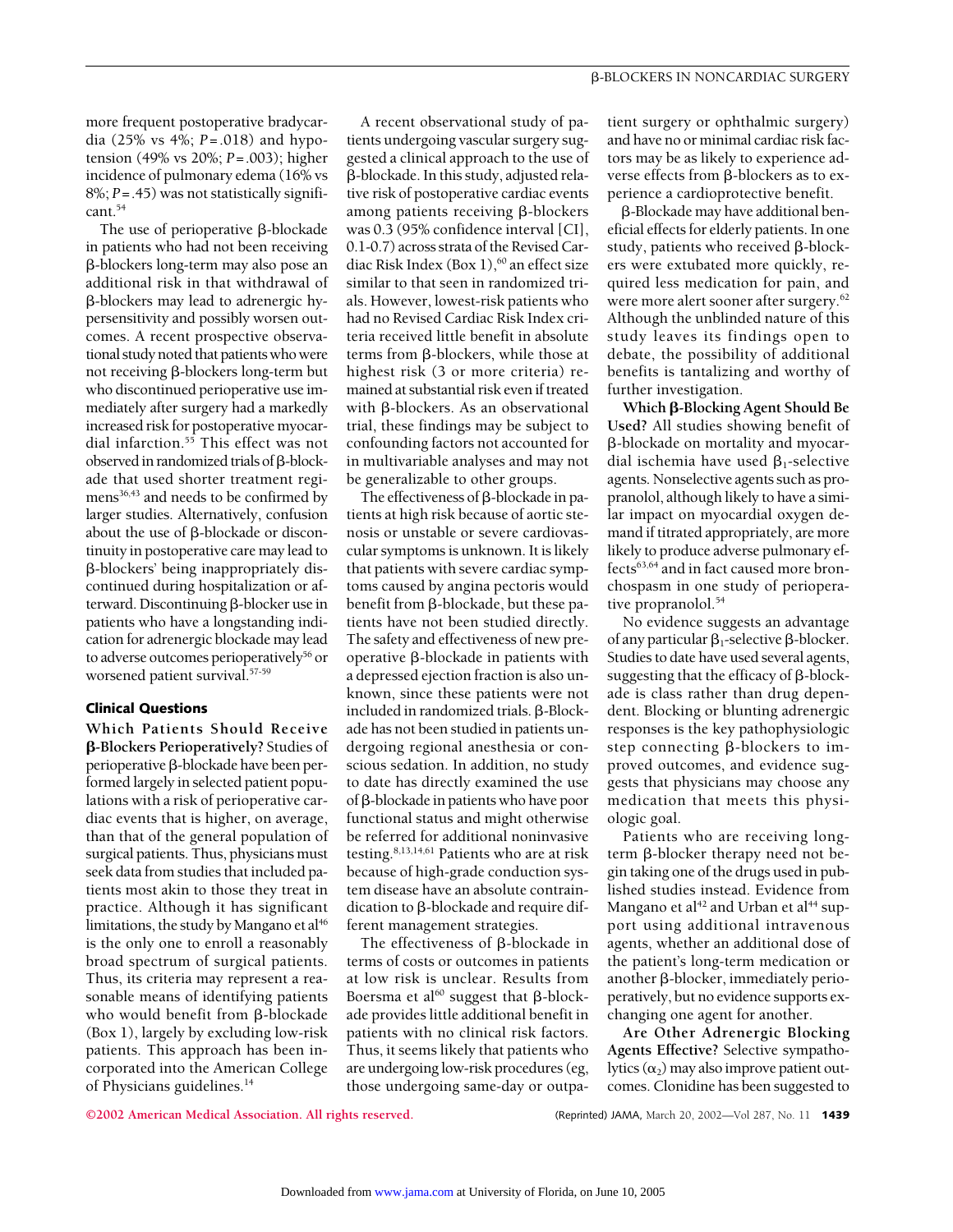lower blood pressure, heart rate, and norepinephrine levels in patients undergoing surgery, factors considered key in preventing myocardial ischemia.<sup>65,66</sup> In fact, one study of 297 patients undergoing vascular surgery suggested that clonidine-treated patients had fewer episodes of ischemia.<sup>67</sup> In a recent study, mivazerol, an  $\alpha_2$ -agonist that reduces postganglionic noradrenaline availability and spinal efferent sympathetic output, reduced the incidence of perioperative ischemia.<sup>68</sup> A subsequent large randomized trial of 1897 patients undergoing noncardiac surgery produced mixed results, however. $69$  In the whole cohort, mivazerol had no statistically significant effect on all-cause mortality or myocardial infarction, but cardiac mortality was reduced by half (relative risk of events among treated patients, 0.50; 95% CI, 0.25-0.96). In planned subgroup analyses, a more marked impact was observed among patients undergoing vascular surgery, where the relative risk of postoperative myocardial infarction and death among treated patients was 0.67 (95% CI, 0.45-0.98), and the relative risk for cardiac death was 0.32 (95% CI, 0.12-0.76).<sup>69</sup> Although mivazerol is not available in the United States, findings from this study support the central role of adrenergic blockade in preventing cardiac events.

No data to date suggest that  $\alpha_1$ selective blocking agents provide any benefit to patients perioperatively, and use of these agents alone is not supported by current evidence. Patients receiving  $\alpha_1$  blockers long-term would likely benefit from the addition of -blocking agents perioperatively.

**When Should β-Blocker Use Be Started Preoperatively and When Should It Be Discontinued?** Although questions remain regarding the optimal dosing schedule for perioperative -blocker therapy, investigations showing a positive effect sought to achieve sympatholysis before induction of anesthesia. Thus, physicians should try to begin therapy early enough so that doses can be titrated appropriately. The time required to meet this goal may vary, depending on the agent, the route of administration, or patient factors, but it is clear that a physiologic dose of -blocker must be administered for any positive impact to be appreciated. For example, intravenous atenolol, as used by Mangano et al, $42$  may be administered and titrated to a physiologic dose in the preanesthesia holding area or even the operating room. Physicians who choose to begin  $\beta$ -blocker therapy orally may require additional lead time for patients to reach the target heart rate. In fact, patients in Poldermans' study<sup>45</sup> began oral therapy 1 month before surgery, on average, with titration of the dose performed at a visit 1 week after initiation of bisoprolol.

Postoperatively, most protocols extended beyond the first postoperative day and even up to 1 month after surgery. Nonrandomized data from Shammash et al<sup>55</sup> and previous case reports suggest the hazards of discontinuation of  $\beta$ -blockers immediately postoperatively. A recent study suggested that, among vascular surgery patients who had not been  $r$ eceiving  $\beta$ -blockers long-term, continuing  $\beta$ -blockade up to 3 years after surgery reduced cardiac mortality.70 Although tantalizing, these results are based on a small number of patients (n=112) with a high burden of cardiovascular illness and need to be reproduced in larger, less selected cohorts.

The safest conclusion to be drawn from current studies is that B-blocker use should begin before surgery, even up to a month before the procedure, with titration of the dose taking place as an outpatient procedure and up to the induction of anesthesia. Therapy should be continued at least through hospitalization, and longer if adequate medical follow-up can be arranged postoperatively. Close follow-up is particularly important in the care of patients who were not receiving  $\beta$ -blockers longterm before surgery so that the drug dose can be tapered if long-term use is not indicated. Follow-up is also imperative for patients receiving  $\beta$ -blockers for medical reasons so that continuity in their medication is maintained.

Ample evidence suggests that longterm  $\beta$ -blocker therapy is underused in patients with definitive indications.71-77 Thus, the perioperative period may represent an opportunity to  $begin{bmatrix} \beta\text{-blocker} & \text{therefore} \\ \text{therefore} & \text{therefore} \end{bmatrix}$ ate patients, such as those with a history of myocardial infarction.

Long-term use of  $\beta$ -blockade for patients with heart failure has been clearly shown to improve patient mortality,<sup>78</sup> and these patients might also be identified perioperatively. However, guidelines for administration of these agents in patients with heart failure require close monitoring,79 and the doses administered are usually far lower and not titrated to heart rate. B-Blockade in these patients, therefore, should not be routinely started for prophylaxis perioperatively.

**In Which Patients Should Additional Cardiac Risk Stratification Be Pursued?** Data describing the effectiveness of  $\beta$ -blockade, especially the results of the study by Poldermans et al, $45$ have made some authors wonder whether risk stratification is still necessary.<sup>49</sup> However,  $\beta$ -blockers alone may not reduce the risk of postoperative cardiac events below thresholds suggested in the American College of Physicians<sup>14</sup> or American Heart Association/ American College of Cardiology risk stratification guidelines.<sup>13</sup> In the study by Boersma et al,<sup>60</sup> patients who were in the highest risk strata (5 or more points according to the Revised Cardiac Risk Index of Lee et al)<sup>5</sup> and received  $\beta$ -blockers continued to have an estimated cardiac event rate of 14%; these authors suggested that patients with more than 3 clinical predictors (3.4% rate of postoperative cardiac events) be referred for additional risk stratification using noninvasive testing. Thus, although -blockade may increase the threshold at which physicians refer patients for additional testing, the era of risk stratification is not over.

## **Perioperative β-Blockade: A Suggested Algorithm**

Although the literature to date has gaps and areas of uncertainty, there is ample evidence to suggest a clinical approach to the patient undergoing elec-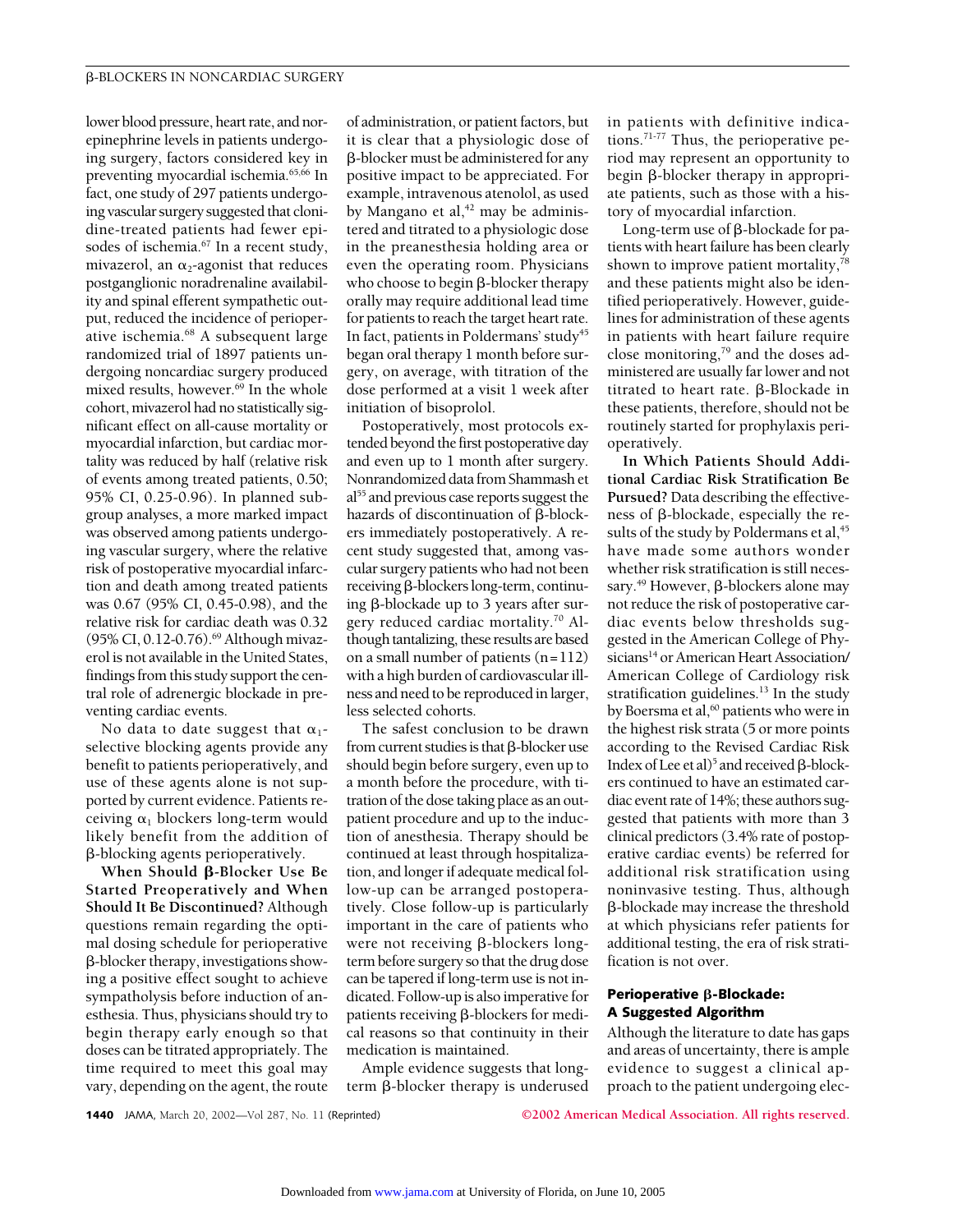#### -BLOCKERS IN NONCARDIAC SURGERY

tive surgery. We have synthesized the results of our literature review into a clinical algorithm (**FIGURE**), a set of patient selection criteria (Box 1), and a list of suggested medications, routes, and dosages (**BOX 2**).

As in the era before  $\beta$ -blockers, the initial approach to the patient should include risk stratification according to



Revised Cardiac Risk Index criteria<sup>5</sup> and minor clinical criteria adapted from Mangano et al<sup>42</sup> are listed in Table 2. Revised Cardiac Risk Index criteria exclude patients with congestive heart failure because the safety and efficacy of perioperative B-blockers has not been proven in these patients. Cardiac event rates with and without B-blockade are ranges based on rates from Lee et al<sup>5</sup> for cardiovascular complications observed in the validation set (those in the derivation set were somewhat lower) and on estimates from Boersma et al.<sup>60</sup> Options for noninvasive testing for further risk stratification include dipyramidole thallium scintigraphy, stress echocardiography, exercise electrocardiography, or cardiac catheterization in appropriate patients. Examples of activities that expend about 4 METS (metabolic equivalent tasks) include climbing 1 flight of stairs, being able to walk on level ground at 4 mph, or being able to climb a short hill without difficulty.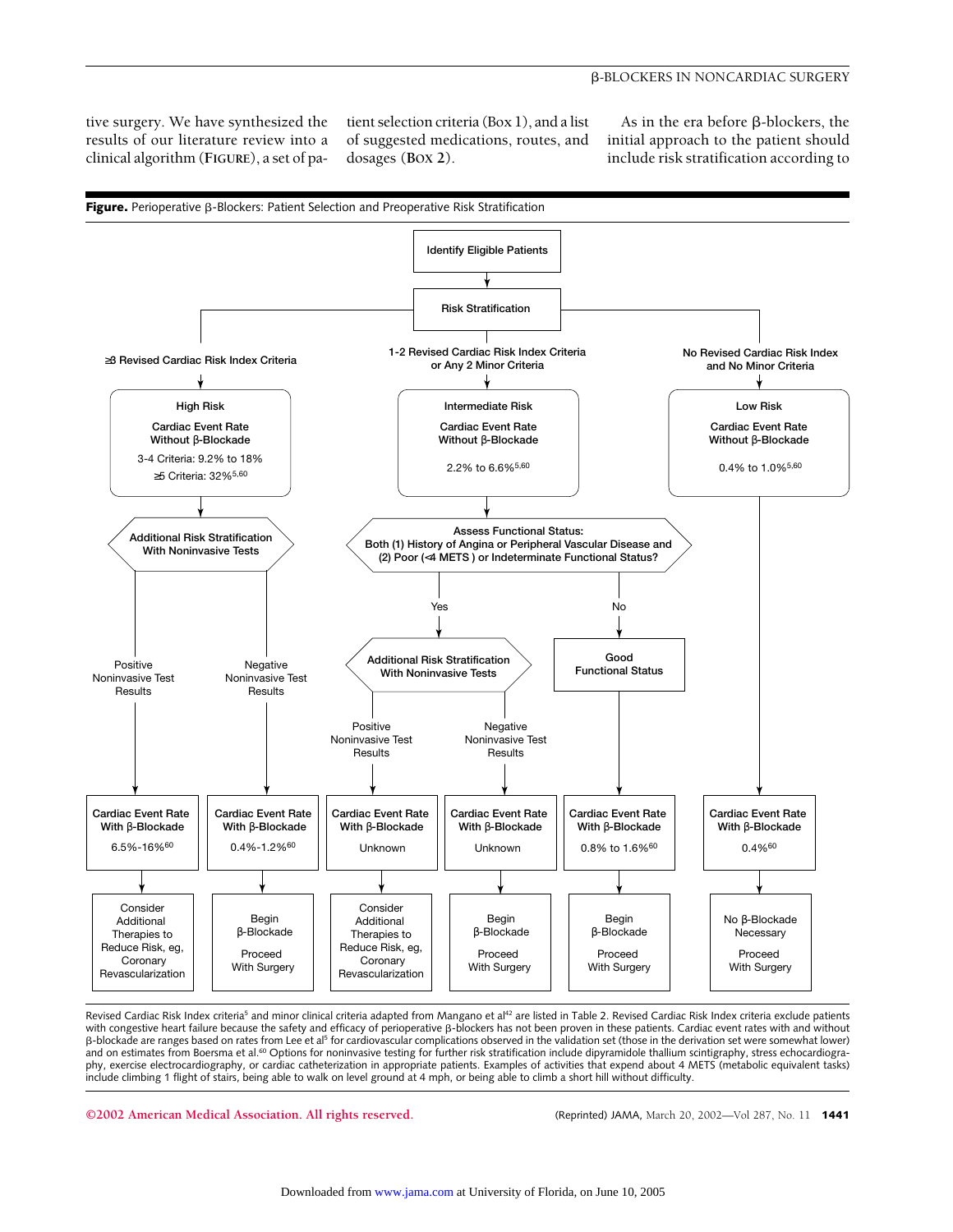## Box 2. Perioperative **ß-Blockers: Agents and Regimens**

## **Prehospitalization (Outpatients) or Immediately Following Admission to Hospital**

Not taking  $\beta$ -blockers long-term

Atenolol, 50-100 mg, perioperatively every day<sup>42</sup> or bisoprolol, 5-10 mg, perioperatively every day<sup>45</sup>

Begin as outpatient up to 30 days before surgery

Titrate to heart rate of  $\leq$ 65/min Taking  $\beta$ -blockers long-term Continue long-term therapy Titrate heart rate to  $\leq$  65/min, if needed

#### **Immediate Postoperative Period (ie, in Preanesthesia Holding Area)**

Atenolol, 5-10 mg, intravenously to reach target heart rate before introduction of anesthesia, if needed,<sup>42</sup> whether  $\beta$ -blockers are taken long-term or not

## **Immediate Postoperative Period and Transition to Oral Medications, Whether β-Blockers Are Taken Long-term or Not**

Patient not taking oral medications and hemodynamically stable Atenolol, 5-10 mg, intravenously twice daily to target heart rate<sup>42</sup> Patient unstable, eg, high bleeding risk or in the intensive care unit Esmolol, 500 µg/kg, intravenously for 1 minute and then infusion of 50-200 µg/kg per minute to target heart rate<sup>37,43</sup> Patient taking oral medications Resume perioperative  $\beta$ -blocker use at previous dose; titrate as necessary to target heart rate

Overlap first oral dose with continued intravenous agents to maintain target heart rate, if necessary

clinical criteria. As described, there are numerous risk stratification strategies available to physicians, many of which have published information regarding test characteristics and accuracy. There is little reason to suspect that other risk indices could not be used similarly, but only 1 study has explicitly reported the use of any risk-stratification method in the context of  $\beta$ -blocker use.<sup>60</sup> This study used the Revised Cardiac Risk Index of Lee et al<sup>5</sup> to identify high-, intermediate-, and low-risk groups and suggested a strategy for further testing or use of  $\beta$ -blockers. The criteria of Mangano et al $42$  provide an alternative approach to choosing patients, largely by excluding patients at lowest risk, but do not identify patients who require further risk stratification alone.

The first step in risk stratification is to identify patients who are at lowest risk (those whose estimated risk for perioperative cardiac events is less than 1% without β-blockers) and those at highest risk (those whose estimated risk is higher than  $10\%$ ). Using  $\beta$ -blockers in patients at low risk (0 Revised Cardiac Risk Index criteria and none of the cardiac risk factors in Mangano et al<sup>42</sup>; Box 1) imparts little absolute benefit, and surgery can proceed without addition of this medication. In contrast, patients at highest risk (3 or more Revised Cardiac Risk Index criteria) require additional risk stratification using noninvasive or invasive testing. Although the study by Boersma et  $al<sup>60</sup>$ used dobutamine echocardiography to identify highest-risk patients, other noninvasive testing and even coronary angiography may be substituted according to published guidelines.<sup>13</sup> As described, the utility of preoperative revascularization remains unclear, except in patients with an indication for these procedures in the absence of the planned surgical procedure. We recommend noninvasive testing only in higher-risk patients and in

moderate-risk patients whose exercise capacity cannot be determined by history, a much narrower use of testing than recommended by some<sup>80</sup> but consistent with the recommendations of others.13,14

Patients who are at high risk and have negative noninvasive testing results and those at intermediate risk (1-2 Revised Cardiac Risk Index criteria) should begin taking a  $\beta$ -blocker if not taking one long-term (Box 2). Optimally, medications should be started before hospitalization and, if possible, as long as 30 days before surgery. This period, used in the study by Poldermans et al,<sup>45</sup> will allow for adequate titration of the medication to the target heart rate. Patients receiving -blockers long-term should have their dose evaluated and adjusted appropriately as outpatients. Dose titration up to induction of anesthesia may be performed with intravenous atenolol $38$  in all patients.

Postoperatively, oral  $\beta$ -blocker use should be restarted as soon as possible, with intravenous atenolol $42$  used for stable patients who are unable to take medications orally. Patients who are unstable should receive a shortacting intravenous  $\beta$ -blocker such as esmolol until they are able to tolerate longer-acting oral medications. The transition to oral medications should overlap with intravenous medications to maintain a target heart rate. Oral -blocker use should be continued at least through hospitalization and up to 1 month postoperatively, when a gradual reduction in the dose can be initiated in patients without an indication for long-term therapy. As mentioned, the postoperative visit may also represent an opportunity to begin longterm  $\beta$ -blocker therapy in appropriate patients.

## **Conclusions**

Results from several well-designed clinical trials suggest that use of  $\beta$ -blockers perioperatively is associated with significant reductions in cardiac morbidity and mortality. However, as a group, studies that support their use are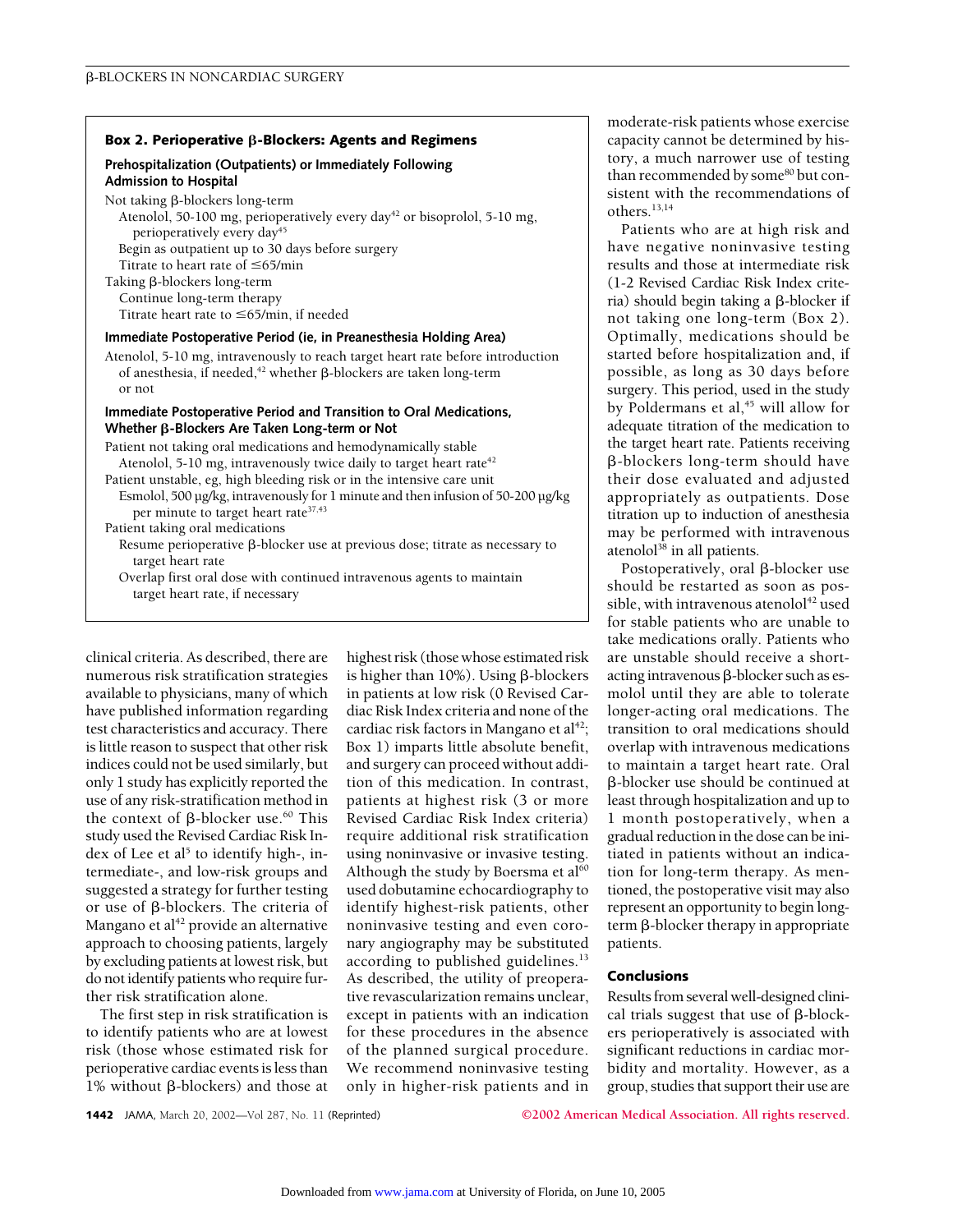relatively small, with a total enrollment of fewer than 700 patients. In addition, these studies often included patients who were selected and not consecutively recruited, making generalizability of their results difficult. No randomized study to date has compared the impact of  $\beta$ -blockade in an unselected population of patients undergoing surgery, so there is little direct evidence describing the impact of -blockers in average patients, such as those who have stable coronary disease and are undergoing elective sur $g$ ery.  $\beta$ -Blocker therapy may reduce the need for additional tests and revascularization procedures,<sup>8</sup> further reducing costs of care, but wider use of this therapy will be better supported if findings from existing studies are replicated in large randomized trials. Studies are also required to answer questions regarding optimal duration of therapy, identify populations of patients in which  $\beta$ -blocker use is cost-effective, and allow for development of new perioperative risk-management algorithms that reflect the impact of -blockers on patient outcomes.

#### **REFERENCES**

**1.** Browner WS, Li J, Mangano DT. In-hospital and long-term mortality in male veterans following noncardiac surgery: the Study of Perioperative Ischemia Research Group. *JAMA*. 1992;268:228-232.

**2.** Ashton CM, Petersen NJ, Wray NP, et al. The incidence of perioperative myocardial infarction in men undergoing noncardiac surgery.*Ann Intern Med*. 1993; 118:504-510.

**3.** Gilbert K, Larocque BJ, Patrick LT. Prospective evaluation of cardiac risk indices for patients undergoing noncardiac surgery. *Ann Intern Med*. 2000;133:356- 359.

**4.** Khuri SF, Daley J, Henderson W, et al. The National Veterans Administration Surgical Risk Study: risk adjustment for the comparative assessment of the quality of surgical care. *J Am Coll Surg*. 1995;180:519-531. **5.** Lee TH, Marcantonio ER, Mangione CM, et al. Deri-

vation and prospective validation of a simple index for prediction of cardiac risk of major noncardiac surgery. *Circulation*. 1999;100:1043-1049.

**6.** Lawrence VA, Hilsenbeck SG, Mulrow CD, Dhanda R, Sapp J, Page CP. Incidence and hospital stay for cardiac and pulmonary complications after abdominal surgery. *J Gen Intern Med*. 1995;10:671-678. **7.** Goldman L. Multifactorial index of cardiac risk in

noncardiac surgery: ten-year status report. *J Cardiothorac Anesth*. 1987;1:237-244. **8.** Lee TH. Reducing cardiac risk in noncardiac sur-

gery. *N Engl J Med*. 1999;341:1838-1840. **9.** Collins TC, Daley J, Henderson WH, Khuri SF. Risk factors for prolonged length of stay after major elective surgery. *Ann Surg*. 1999;230:251-259. **10.** Belzberg H, Rivkind AI. Preoperative cardiac preparation. *Chest*. 1999;115(5 suppl):82S-95S.

**11.** Merli GJ, Weitz HH. The medical consultant. *Med Clin North Am*. 1987;71:353-355.

**12.** Merli GJ, Weitz HH. Approaching the surgical patient: role of the medical consultant. *Clin Chest Med*. 1993;14:205-210.

**13.** Eagle KA, Berger PB, Calkins H, et al. ACC/AHA guideline update for perioperative cardiovascular evaluation for noncardiac surgery: a report of the American College of Cardiology/American Heart Association Task Force on Practice Guidelines [American College of Cardiology Web site]. Available at: http://www.acc.org /clinical/guidelines/perio/update/pdf/perio\_update .pdf. Accessibility verified February 19, 2002.

**14.** American College of Physicians. Guidelines for assessing and managing the perioperative risk from coronary artery disease associated with major noncardiac surgery. *Ann Intern Med*. 1997;127:309-312.

**15.** Detsky AS, Abrams HB, Forbath N, Scott JG, Hilliard JR. Cardiac assessment for patients undergoing noncardiac surgery: a multifactorial clinical risk index. *Arch Intern Med*. 1986;146:2131-2134.

**16.** L'Italien GJ, Paul SD, Hendel RC, et al. Development and validation of a Bayesian model for perioperative cardiac risk assessment in a cohort of 1081 vascular surgical candidates. *J Am Coll Cardiol*. 1996; 27:779-786.

**17.** Steyerberg EW, Kievit J, de Mol Van Otterloo JC, van Bockel JH, Eijkemans MJ, Habbema JD. Perioperative mortality of elective abdominal aortic aneurysm surgery: a clinical prediction rule based on literature and individual patient data. *Arch Intern Med*. 1995;155:1998-2004.

**18.** Miller K, Atzenhofer K, Gerber G, Reichel M. Risk prediction in operatively treated fractures of the hip. *Clin Orthop*. 1993;293:148-152.

**19.** Jivegard L, Bergqvist D, Holm J, et al. Preoperative assessment of the risk for cardiac death following thrombo-embolectomy for acute lower limb ischaemia. *Eur J Vasc Surg*. 1992;6:83-88.

**20.** Larsen SF, Olesen KH, Jacobsen E, et al. Prediction of cardiac risk in non-cardiac surgery. *Eur Heart J*. 1987;8:179-185.

**21.** Eagle KA, Rihal CS, Mickel MC, Holmes DR, Foster ED, Gersh BJ, and the CASS Investigators and University of Michigan Heart Care Program. Cardiac risk of noncardiac surgery: influence of coronary disease and type of surgery in 3368 operations: Coronary Artery Surgery Study. *Circulation*. 1997;96:1882-1887.

**22.** Foster ED, Davis KB, Carpenter JA, Abele S, Fray D. Risk of noncardiac operation in patients with defined coronary disease: the Coronary Artery Surgery Study (CASS) registry experience. *Ann Thorac Surg*. 1986;41:42-50.

**23.** Hassan SA, Hlatky MA, Boothroyd DB, et al. Outcomes of noncardiac surgery after coronary bypass surgery or coronary angioplasty in the Bypass Angioplasty Revascularization Investigation (BARI). *Am J Med*. 2001;110:260-266.

**24.** Reich DL, Bodian CA, Krol M, Kuroda M, Osinski T, Thys DM. Intraoperative hemodynamic predictors of mortality, stroke, and myocardial infarction after coronary artery bypass surgery.*Anesth Analg*. 1999; 89:814-822.

**25.** Hewer I, Drew B, Karp K, Stotts N. The utilization of automated ST segment analysis in the determination of myocardial ischemia. *AANA J*. 1997;65: 351-356.

**26.** Wallace A, Layug B, Tateo I, et al. Prophylactic atenolol reduces postoperative myocardial ischemia: McSPI Research Group. *Anesthesiology*. 1998;88:7- 17.

**27.** Raby KE, Barry J, Creager MA, Cook EF, Weisberg MC, Goldman L. Detection and significance of intraoperative and postoperative myocardial ischemia in peripheral vascular surgery. *JAMA*. 1992;268:222-227. **28.** Mangano DT, Hollenberg M, Fegert G, et al, and the Study of Perioperative Ischemia (SPI) Research Group. Perioperative myocardial ischemia in patients

undergoing noncardiac surgery, I: incidence and severity during the 4 day perioperative period.*J Am Coll Cardiol*. 1991;17:843-850.

**29.** Landesberg G, Luria MH, Cotev S, et al. Importance of long-duration postoperative ST-segment depression in cardiac morbidity after vascular surgery. *Lancet*. 1993;341:715-719.

**30.** Godet G, Coriat P, Baron JF, et al. Prevention of intraoperative myocardial ischemia during noncardiac surgery with intravenous diltiazem: a randomized trial versus placebo. *Anesthesiology*. 1987;66: 241-245.

**31.** Antunes E, Serra J, Ferreira R, et al. Effects of diltiazem on myocardial ischemia in patients with coronary artery disease. *Rev Port Cardiol*. 1993;12:219- 223.

**32.** Coriat P. Intravenous nitroglycerin dosage to prevent intraoperative myocardial ischemia during noncardiac surgery. *Anesthesiology*. 1986;64:409-410. **33.** Dodds TM, Stone JG, Coromilas J, Weinberger M, Levy DG. Prophylactic nitroglycerin infusion during noncardiac surgery does not reduce perioperative ischemia. *Anesth Analg*. 1993;76:705-713.

**34.** Smulyan H, Weinberg SE, Howanitz PJ. Continuous propranolol infusion following abdominal surgery. *JAMA*. 1982;247:2539-2542.

**35.** Pasternack PF, Grossi EA, Baumann FG, et al. Beta blockade to decrease silent myocardial ischemia during peripheral vascular surgery. *Am J Surg*. 1989;158: 113-116.

**36.** Raby KE, Brull SJ, Timimi F, et al. The effect of heart rate control on myocardial ischemia among highrisk patients after vascular surgery. *Anesth Analg*. 1999; 88:477-482.

**37.** Shojania KG, Duncan BW, McDonald KM, Wachter RM. *Making Health Care Safer: A Critical Analysis of Patient Safety Practices: Evidence Report/ Technology Assessment No. 43*. Rockville, Md: Agency for Healthcare Research and Quality; 2001. Publication 01-E058.

**38.** Mangano DT, Goldman L. Preoperative assessment of patients with known or suspected coronary disease. *N Engl J Med*. 1995;333:1750-1756.

**39.** Juni P, Altman DG, Egger M. Systematic reviews in health care: assessing the quality of controlled clinical trials. *BMJ*. 2001;323:42-46.

**40.** Juni P, Witschi A, Bloch R, Egger M. The hazards of scoring the quality of clinical trials for metaanalysis. *JAMA*. 1999;282:1054-1060.

**41.** Harwood TN, Butterworth J, Prielipp RC, et al. The safety and effectiveness of esmolol in the perioperative period in patients undergoing abdominal aortic surgery. *J Cardiothorac Vasc Anesth*. 1999;13:555-561.

**42.** Mangano DT, Layug EL, Wallace A, Tateo I. Effect of atenolol on mortality and cardiovascular morbidity after noncardiac surgery: Multicenter Study of Perioperative Ischemia Research Group. *N Engl J Med*. 1996;335:1713-1720.

**43.** Stone JG, Foex P, Sear JW, Johnson LL, Khambatta HJ, Triner L. Myocardial ischemia in untreated hypertensive patients: effect of a single small oral dose of a beta-adrenergic blocking agent. *Anesthesiology*. 1988;68:495-500.

**44.** Urban MK, Markowitz SM, Gordon MA, Urquhart BL, Kligfield P. Postoperative prophylactic administration of beta-adrenergic blockers in patients at risk for myocardial ischemia. *Anesth Analg*. 2000;90:1257- 1261.

**45.** Poldermans D, Boersma E, Bax JJ, et al. The effect of bisoprolol on perioperative mortality and myocardial infarction in high-risk patients undergoing vascular surgery: Dutch Echocardiographic Cardiac Risk Evaluation Applying Stress Echocardiography Study Group. *N Engl J Med*. 1999;341:1789-1794.

**46.** Mangano DT. Effect of atenolol on mortality and cardiovascular morbidity after noncardiac surgery. *N Engl J Med*. 1997;336:1452.

**47.** Reis SE, Feldman AH. Effect of atenolol on mor-